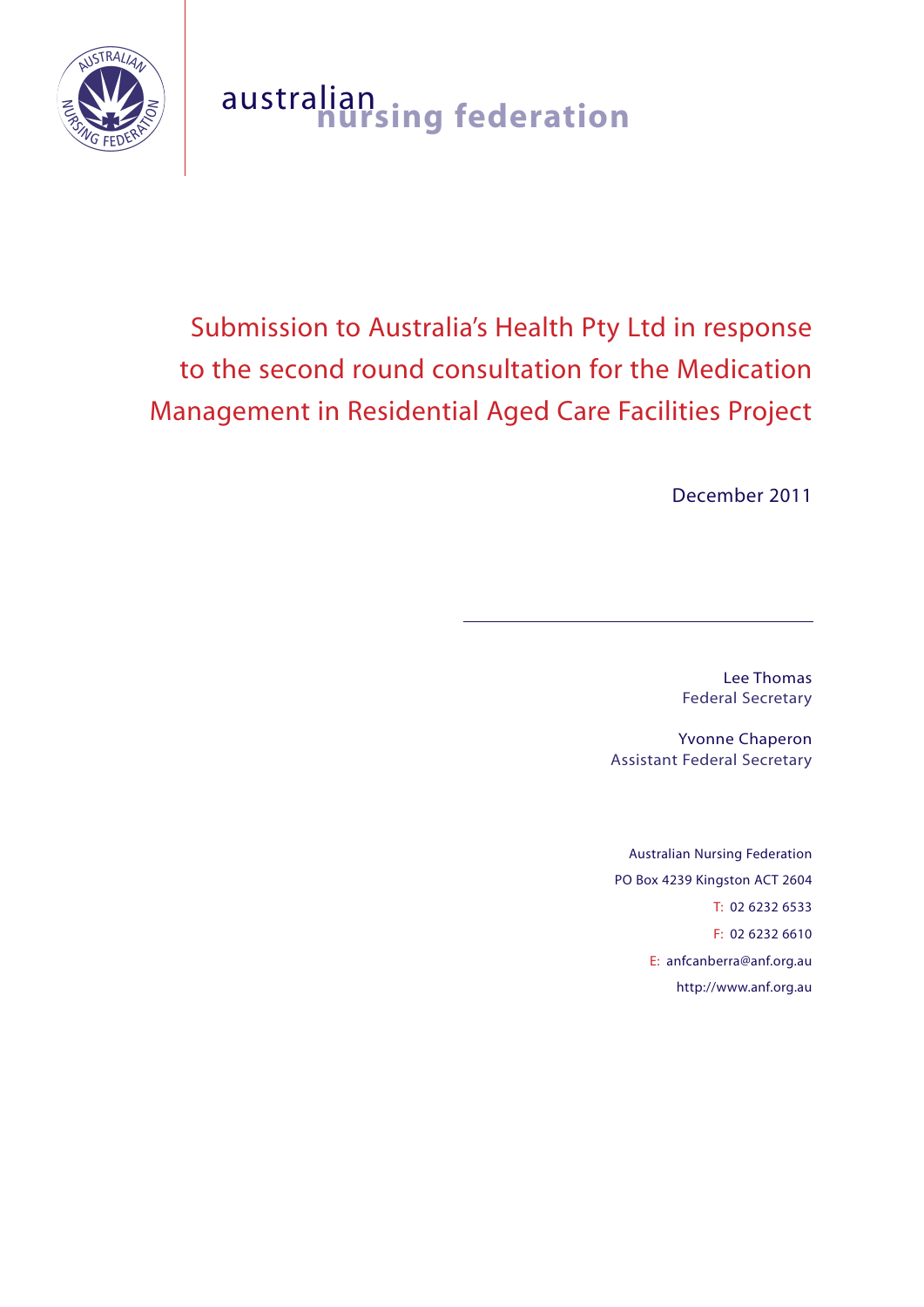# 1. Introduction

With a membership of over 214,000 nurses, midwives and assistants in nursing, the Australian Nursing Federation (ANF) members are employed across all geographical locations, in both the public and private health and aged care sectors. Registered and Enrolled nurse members play a significant role in medicines management and therefore can greatly influence quality use of medicines.

The ANF is particularly concerned that changing staff profiles in aged care facilities (decreasing numbers of registered and enrolled nurses and increasing numbers of assistants in nursing – however titled) may compromise quality use of medicines. Assistants in nursing are increasingly engaging in medicines related activities in aged care. This is often in the absence of any educational preparation for this role. Accordingly the ANF is seeking licensing of assistants in nursing which would ensure a professional practice framework, inclusive of minimum education standard and requirement for continuing professional development. In the interim, the ANF has supported the incorporation of a medicines management module in the Certificate III qualification for assistants in nursing (it should be noted that this qualification level is not currently a mandated national education requirement). This module provides rudimentary understanding of the use of medicines in treatment regimes.

A detailed submission was provided in response to the first round of consultation for the *Medication Management in Residential Aged Care Facilities Project*. This submission to the second stage consultation will highlight areas for amendment to strengthen the revised draft Guiding principles for mediation management in residential aged care (Guiding Principles).

# 2. General comments

# 2.1 Nurses in residential aged care facilities

The Guiding Principles document refers throughout to 'staff' (for example 'facility staff', 'RACF staff'). Whilst one could assume that this means nurses on staff, the language needs to be much more explicit to distinguish nurses (who are clearly engaged in medicines administration) and assistants in nursing (who may assistant with self-administration) from other facility staff such as the cleaner, gardener or chef (who are clearly not engaged in medicines management).

Accordingly, the ANF requests that there be an entire edit of the Guiding Principles document such that wherever 'staff' appears this be amended to read 'nurses'. The rationale for this is that nurses are the only Residential Aged Care Facility (RACF) staff who are legally entitled to administer medicines. The use of the term 'staff' is ambiguous; and, 'nursing staff' implies that all workers involved in direct nursing care are legally able to administer medicines. This is not the case as outlined in an extract from the revised *Nursing Guidelines for the Management of Medicines in Aged Care* (ANF and Royal College of Nursing, Australia – due for release in 2012) explaining the differentiation between Registered nurses, Enrolled nurses and Assistants in nursing in relation to quality use of medicines: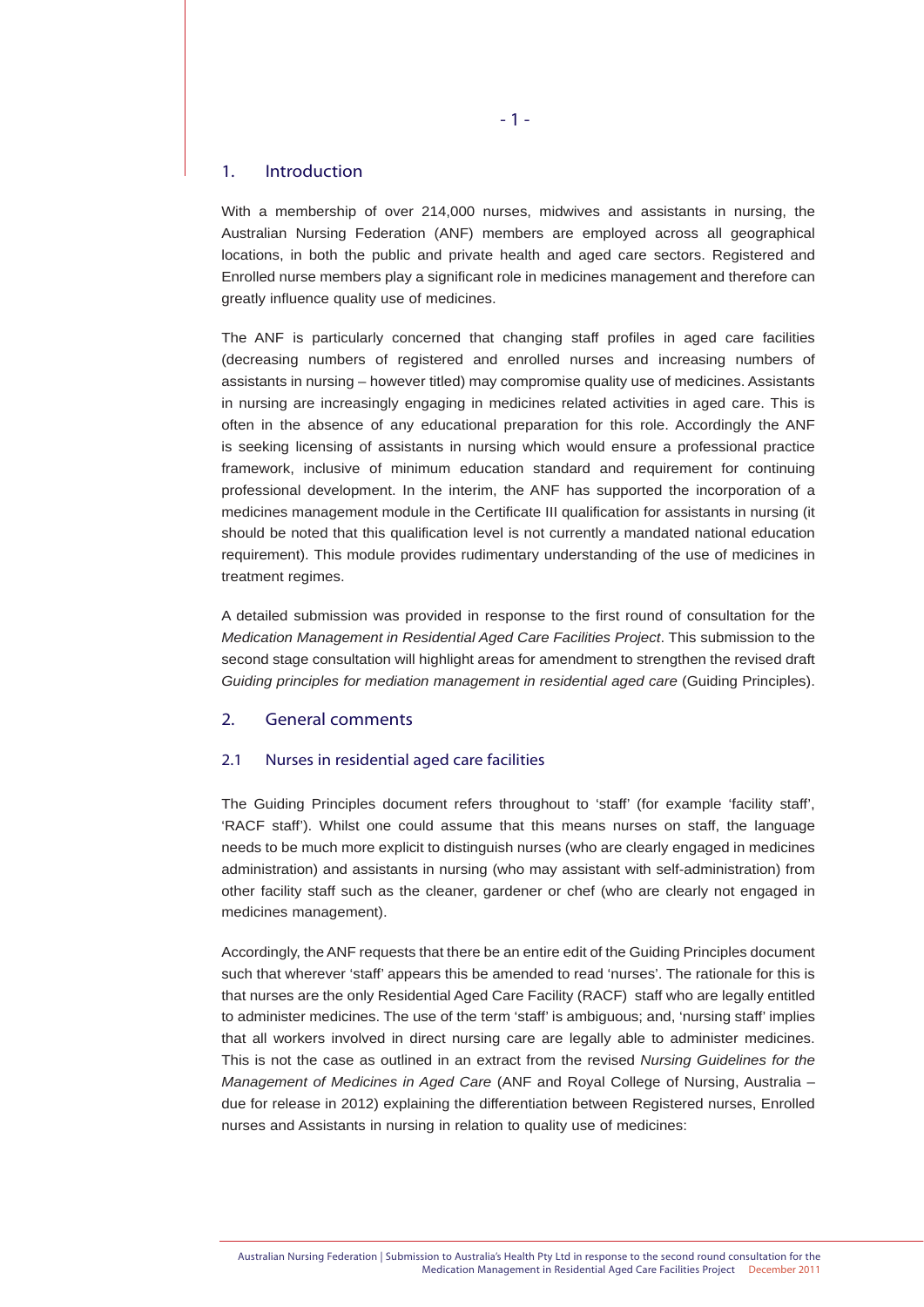*Registered nurses are educated to be aware of the benefits and potential*  hazards in the use of medicines and to administer medicines safely, as well *as monitoring their efficacy and identifying any adverse effects. Additionally, registered nurses have the necessary skills to assess the changing needs of the older person and their care; evaluate the person's response to medicines; and accurately communicate that information. In this way, registered nurses provide a vital link between the older person and other health professionals such as medical practitioners, pharmacists, enrolled nurses and allied health professionals.* 

*Enrolled nurses work under the direction and supervision of registered nurses and practice within the following requirements. Under the Health Practitioner Regulation National Law Act 2009 (the National Law), all enrolled nurses may administer medicines except for those who have a notation on the register against their name which reads 'Does not hold Board-approved qualification in administration of medicines' (NMBA, 2010). Employers and facility staff need to be aware of national legislation and state and territory drugs and controlled substances legislation relating to enrolled nurses and medicines administration, as well as professional scopes of practice.* 

*The role of assistants in nursing (however titled) in medicines use is that of assisting older people with self-administering their medicines from prepackaged dose administration aids. They should not be directed to practice outside of this role.*

In relation to Enrolled nurses, the ANF suggests the inclusion of a footnote (or similar) where the term is first used in the Guiding Principles, as follows:

*Enrolled nurses have completed the education to allow them to administer medicines. Those who are not educated to this level will have a notation on their registration which prohibits them from administering medications.*

This statement highlights to the reader that not all Enrolled nurses are authorised by the Nursing and Midwifery Board of Australia to administer medicines, and obviates the need to use a qualifier every time 'Enrolled nurse' is used, to explain this difference. The term 'endorsed' should then be removed wherever it appears in the Guiding Principles document.

Providing the above descriptions for nursing staff in the Guiding Principles document under the "Roles and Responsibilities in Medication Management" gives a clear understanding of the roles each can legally be expected to perform in the aged care setting. In this way both residents and the nurses and assistants in nursing are protected in ensuring quality use of medicines. This also creates consistency between the *Guiding Principles and the Nursing Guidelines for the Management of Medicines in Aged Care* (ANF and RCNA).

The rationale for the distinction about which staff administer medicines is the fact that quality use of medicines in a RACF is the responsibility of health professionals. In aged care, the only health professional who is a member of facility staff is the nurse. The title 'nurse' is a protected title under the National Registration and Accreditation Scheme for the health professions and the Guiding Principles need to ensure that there is no ambiguity with respect to which facility staff hold the responsibility for the safe and quality use of medicines within the facility.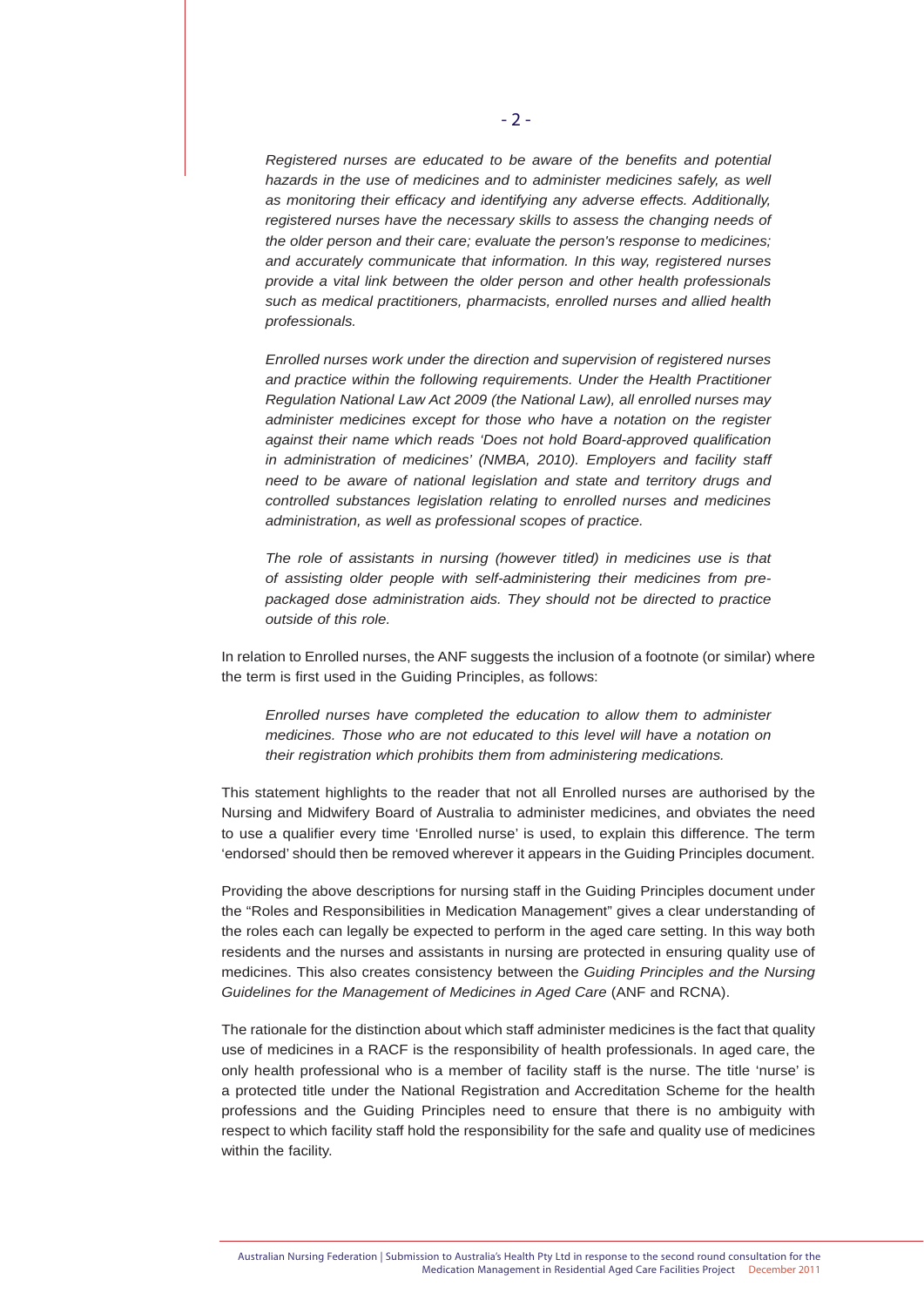# 2.2 Tripartite approach

As noted in our previous submission the ANF considers that a major strength of the original APAC Guidelines document was that it brought together the three principle health professional groups who can influence quality use of medicines in the residential aged care sector: nurses, medical practitioners and pharmacists. This was clearly demonstrated in the original Guidelines by the inclusion of the specific guidelines documents for each of these disciplines.

The Guiding Principles outline the partnership approach of many players: 'the resident and their carer, RACF providers, managers and staff, visiting health care professionals, such as medical practitioners, pharmacists and allied health providers…'. The concept of the critical nature of having a close working relationship between the health professional groups, however, is unfortunately diminished in the new document, and we believe this is at odds with the intent of the document.

Now that the discipline specific guidelines have been relegated to a referenced resource it would be beneficial to have a statement in the introductory section which highlights the importance of a close working relationship between nurses (including Nurse Practitioners), medical practitioners and pharmacists. This could be in the third paragraph under 'Purpose and scope' where it outlines the partnership approach among the broad range of players, and then there could be the mention of how it is especially important for a close working relationship between the key health professional groups involved in quality use of medicines.

# 3. Specific comments

The comments below on specific issues throughout the Guiding Principles will mostly be noted in point form. Some editing issues already raised with the consultants in a face-toface meeting may not have been repeated in this submission.

# 3.1 Introduction

Overall the revised introduction reads well. The positioning of the National Medicines Policy at the commencement of the document highlights the importance of the Policy in quality use of medicines in all care settings.

#### *Purpose and Scope:*

- Include 'Nurse Practitioners' in the list of visiting health care professionals, in the third paragraph.
- Wherever the term 'medical practitioner' is used in the document in terms of being the prescriber, this should be amended to read 'prescribing practitioner' to cover the fact that doctors, nurse practitioners or dentists may prescribe medicines.
- Highlight the need for nurses and pharmacists to read the Guiding Principles in conjunction with their profession specific guidelines.
- Staffing profiles are changing: amend to read "With decreasing numbers of registered and enrolled nurses in the sector and a corresponding increase in numbers of assistants in nursing and personal care workers (however titled), the role of assisting residents with self-medication is increasingly being delegated to this latter category of care worker".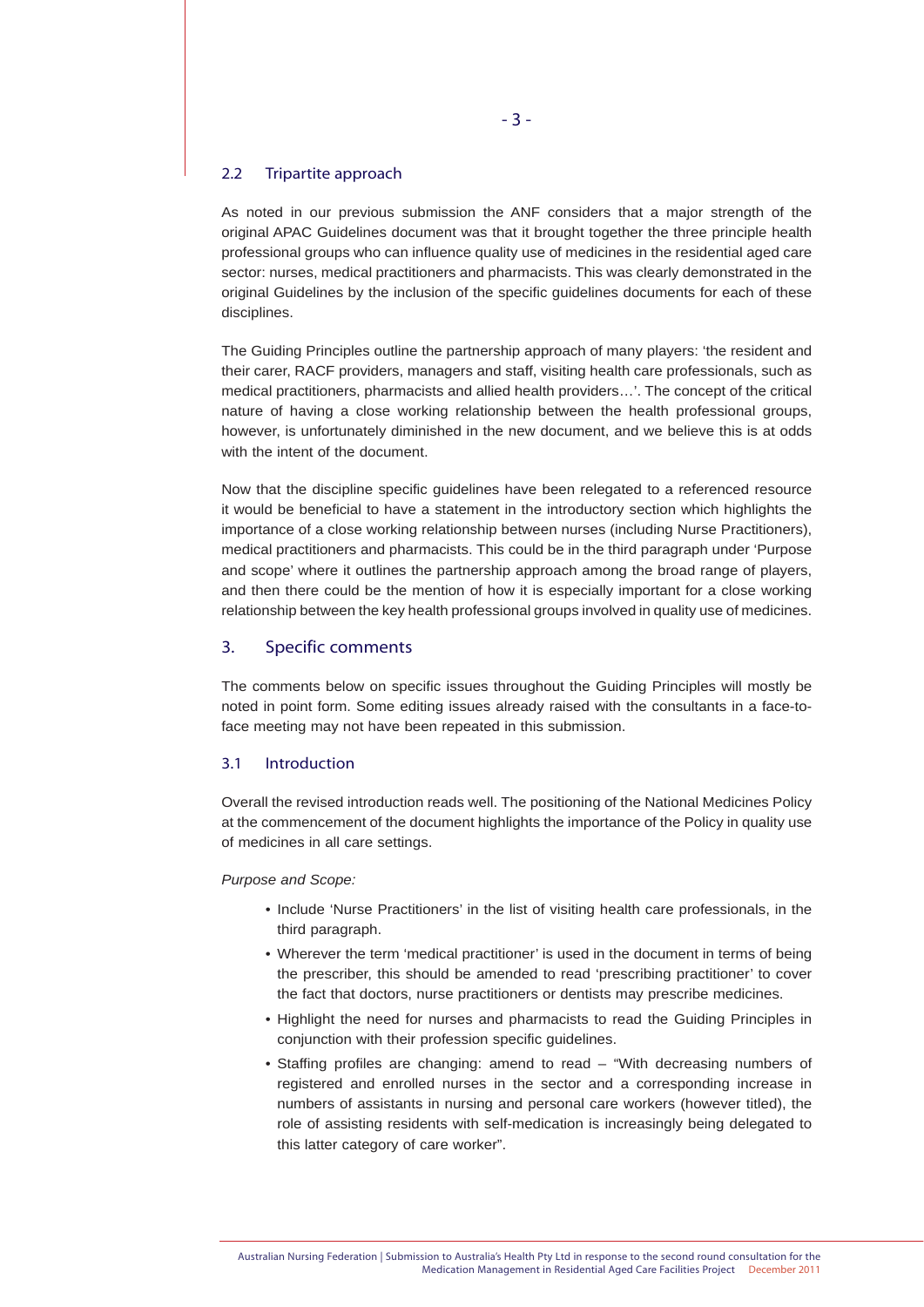*Evidence for action:*

 • Insert a new paragraph under 'Health system reform" about Nurse Practitioner, which in the aged care sector has been a response to continuing problems with access to GPs and a means of improving access to timely and appropriate care intervention. Suggested wording:

*An important initiative of the Australian Government's Health Reform Agenda was the introduction of legislation in 2010 enabling nurse practitioners to access Medicare Benefits Schedule (MBS) rebates and Pharmaceutical Benefits Scheme (PBS) subsidies on medicines for the people for whom they provide care. Nurse practitioners are registered nurses with the education and extensive experience required to perform in an advanced clinical role, a complementary role to registered nurses. The scope of practice of nurse practitioners extends beyond that of the registered nurse and is determined by the context in which they are authorised to practise. In aged care settings, nurse practitioners have an important role in providing support and direction to registered nurses and enrolled nurses in the complex care needs and chronic disease management of residents such as diabetes, respiratory conditions, urinary conditions, and cardiac disease, and providing timely intervention to prevent unnecessary admission to tertiary health care facilities (including alteration of medicines regimes or prescribing of new medicines).* 

*Critically their role also includes educating service providers, consumers and other nurses about the quality use of medicines; being involved in quality improvement activities, such as the review and evaluation of medicine systems; and providing support and direction to registered nurses and enrolled nurses in the administration and quality use of medicines.*

 • An additional suggested component in the evidence to action section is "Non medical prescribing". Suggested wording:

*In order to better meet the needs of the community in all geographical areas and across all population groups – particularly aged care, there is a need for legislative changes to enable nurses to extend their current scope of practice in relation to medicines. The international trend of introducing non-medical prescribing beyond nurse practitioners, to registered nurses, pharmacists and other allied health groups would greatly enhance the timeliness of care interventions and quality use of medicines in aged care facilities.* 

#### 3.2 Roles and responsibilities in medication management

 • The fourth paragraph requires amendment for accuracy as assistants in nursing are not currently covered by regulation or a professional practice framework, such as applies to registered or enrolled nurses. Due to this assistants in nursing have a 'role' rather than a 'scope of practice'. Suggested rewording:

*All regulated health professions (includes pharmacists, General practitioners, Nurse Practitioners, Registered nurses, and Enrolled nurses) have professional practice standards and guidelines; Codes of Ethics and Professional Practice/ Conduct; and professional practice standards that govern their practice generally. These Standards and Codes define the minimum standards, competencies, level of competence and scope of practice for the health professionals providing care to residents in RACFs and specifically in relation to their roles and responsibilities in medicines management.*

*The role of assistants in nursing (however titled) in medicines' use is that of assisting older people with self-administering their medicines from pre-packaged dose administration aids. They should not be directed to practice outside of this role.*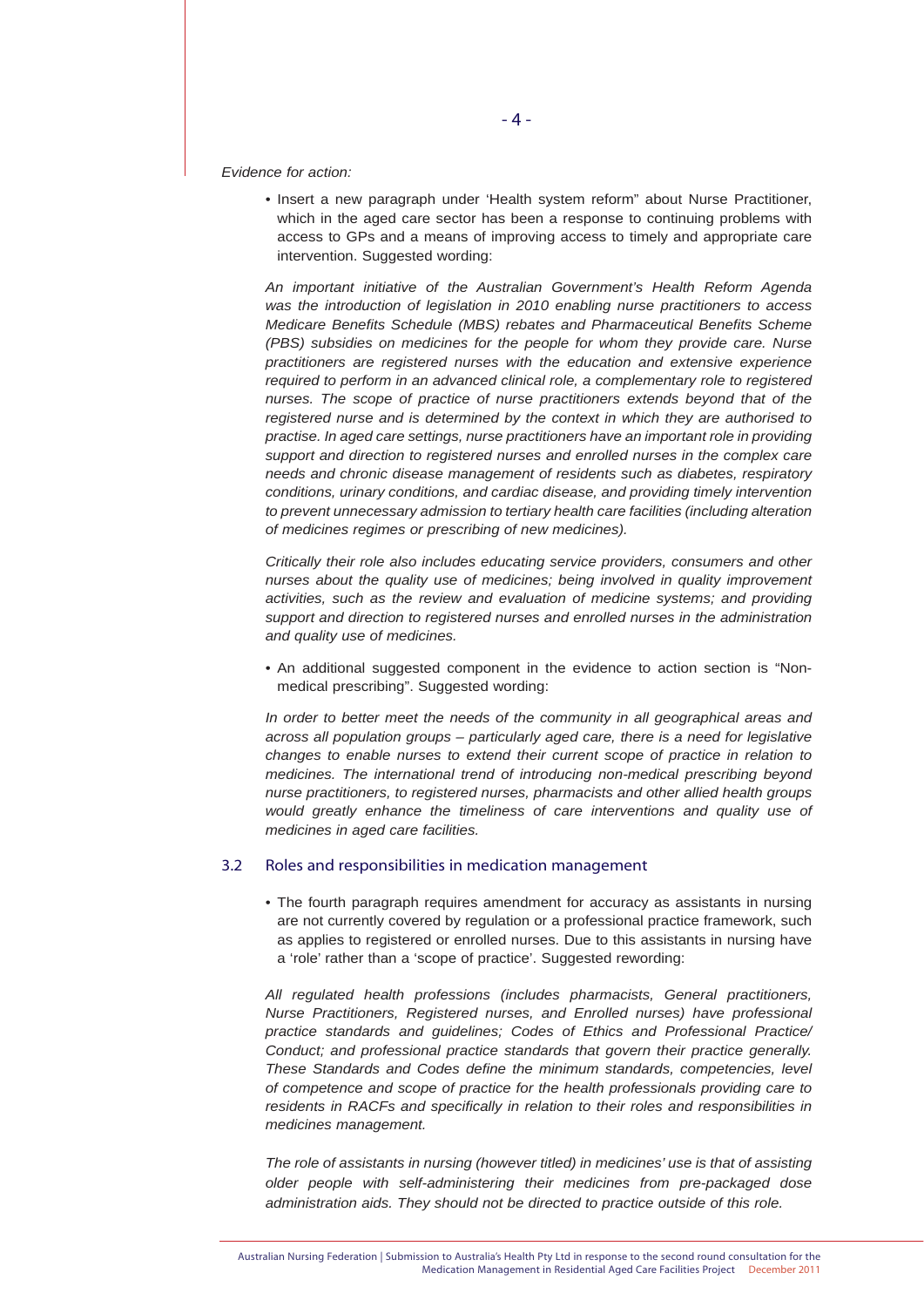# 3.3 The Guiding principles for medication management in residential aged care

The 17 Guiding Principles, as outlined on pages 9 and 10, are supported, including the three new principles: numbers 3, 9 and 17. Specific comments for amendment are provided to both strengthen and ensure accuracy to some of the principles.

## **Guiding Principle 1: Medication Advisory Committee**

Due to the concern expressed by ANF members that nurses are not always included in MACs, we request that in the list of those people comprising a MAC (under Implementation Guide) the words 'facility staff' be amended to 'nurses' so that the requirement for input from the nurses in the facility, is explicit and endorsed.

#### *Guiding Principle 5: Nurse-initiated Non-prescription*

Removal of 'the medical practitioner' from the fifth paragraph under Context and Definition and replace with 'the prescriber'.

#### *Guiding Principle 14: Administration by RACF Staff*

The ANF requests that this Principle be re-written.

- The title needs to be amended to read: *Administration by RACF Nurses*. It is only Registered and Enrolled nurses who are qualified and legally able to administer medicines (noting the already mentioned conditions place on some Enrolled nurses). As previously argued 'RACF staff' is ambiguous and may give the misleading impression that assistants is nursing (however titled), or indeed any other staff, are able to **administer** medicines.
- The principle as it stands is contradictory as it includes both statements which imply that **any** nursing staff can administer medicines, and statements on the specific legally sanctioned role of Registered and Enrolled nurses. The ANF requests removal of the last two paragraphs on page 41 "The RACF should be aware…" and "Staff administering…". All Registered nurses are legally able to administer medicines and so their qualifications in this regard are already known. And, the statement on page 42 covers the legal status of Enrolled nurses in relation to medicines administration.

#### *Guiding Principle 15: Dose Administration Aids*

The first sentence under Assessment of resident need and ability to safely and effectively use a DAA should be amended to read: *Residents should be formally assessed by the prescribing practitioner for their suitability and capacity to use a DAA to assist selfadministration*. The ANF maintains that the purpose of DAAs is to assist a resident with self-administration of medicines. They should not be used to **administer** medicines to a resident, by an unqualified care worker (such as an assistant in nursing). Medicines administered to a resident must be able to be individually recognised by the health professional undertaking medicines administration (including the knowledge of the positive and adverse effects of the medicine).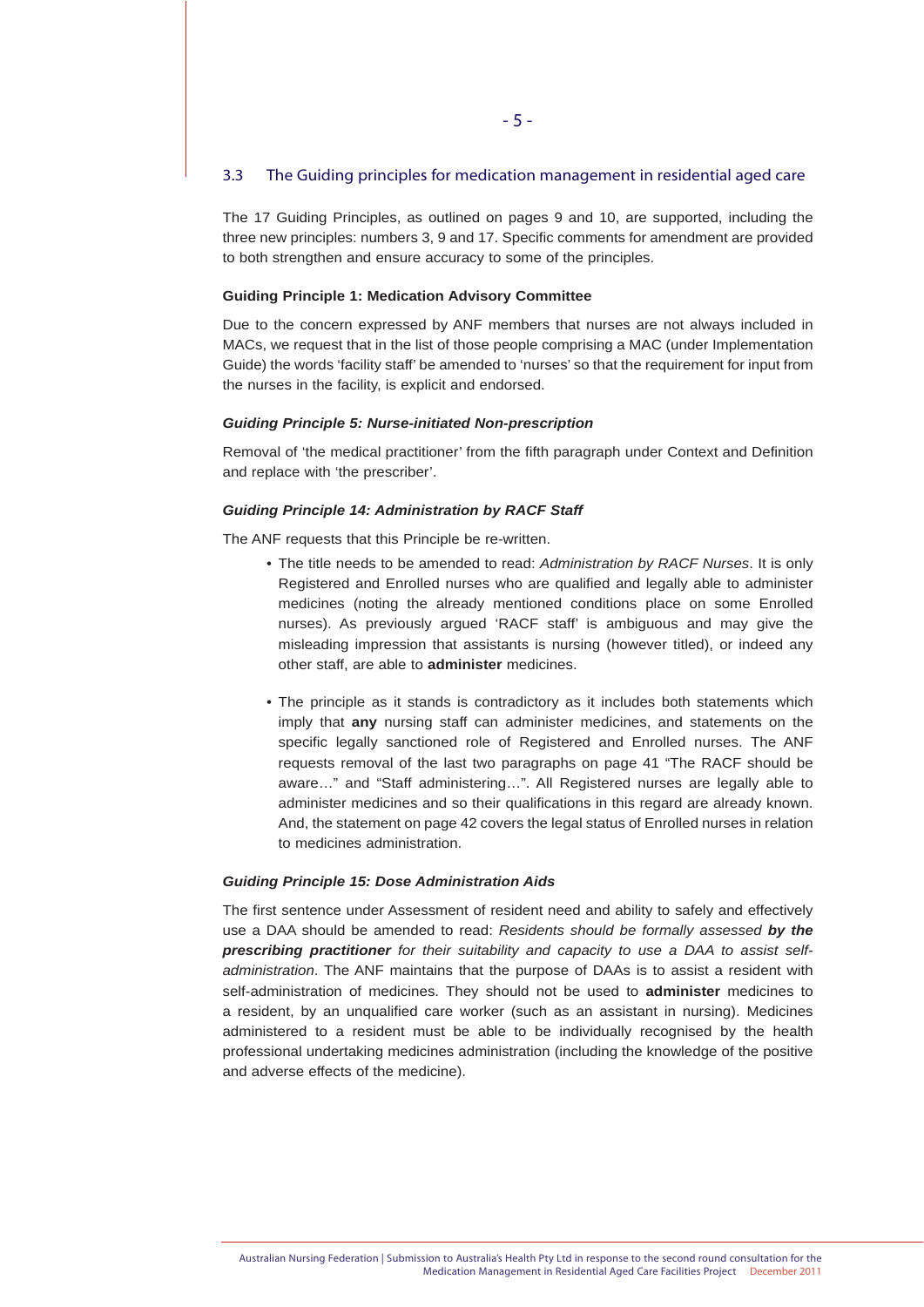#### *Guiding Principle 16: Alteration of oral formulations*

The argument for amendment to the wording in this principle is the same as for Guiding Principle 14. That is, nurses are the only staff within RACFs who are legally able to administer medicines and thus the wording of the principle should reflect this:

*The RACF should ensure that residents, their carers and nurses administering medicines know which medicines can and cannot be altered.…*

Other nursing staff – Assistants in nursing (however titled) should only be assisting a resident who is able to self-administer and not be involved in altering the form of a medicine.

#### *Guiding Principle 17: Evaluation of Medication Management*

There needs to be a prompt in the Evaluation questions under Guiding Principle1: Medication Advisory Committee, regarding the composition of the committee. With nurses being listed in the composition this should give greater assurance of their inclusion.

# **3.4 Glossary**

Some amendments need to be made to the information in the Glossary section as outlined below, to strengthen the definitions.

#### **Enrolled Nurse:** replace current definition with the following

 a person who has completed the prescribed educational preparation, demonstrated competence for practice, and is registered by the Nursing and Midwifery Board of Australia to practice as an Enrolled nurse, under the Health Practitioner's Regulation National Law Act 2009 and its Regulations.

 Enrolled nurses work under the direction and supervision of registered nurses and practice within the following requirements. Under the Health Practitioner Regulation National Law Act 2009 (the National Law), all enrolled nurses may administer medicines except for those who have a notation on the register against their name which reads 'Does not hold Board-approved qualification in administration of medicines' (NMBA, 2010). Employers and facility staff need to be aware of national legislation and state and territory drugs and controlled substances legislation relating to enrolled nurses and medicines administration, as well as professional scopes of practice.

**Nurse:** In the current definition it says "*registered nurses perform more complex medical procedures*…". Please delete 'medical' and say '*health care*'.

#### **Nurse practitioner:** reword the first sentence to read as follows

 *a registered nurse endorsed by the Nursing and Midwifery Board of Australia to function autonomously and collaboratively in an advanced and extended clinical role as a Nurse Practitioner, under the Health Practitioner's Regulation National Law Act 2009 and its Regulations. ….*

# **Nurse prescribing:** amend first part to read

 *refers to the legislated authority of Nurse Practitioners who are permitted and qualified to prescribe independently in accordance with relevant State/Territory or Commonwealth (in relation to the Pharmaceutical Benefits Scheme) legislation…*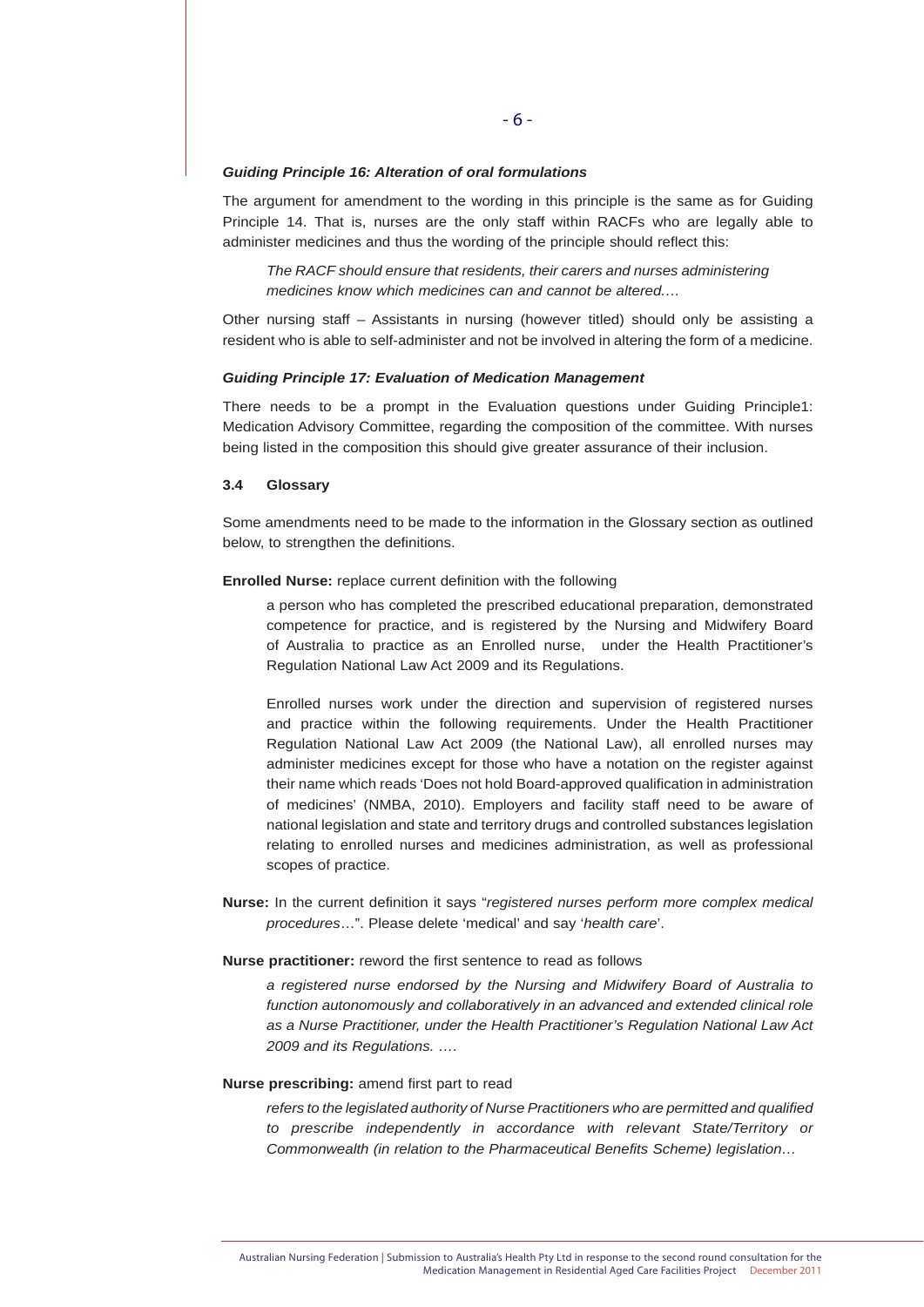**Personal Care Worker:** amend definition title and first sentence to read:

#### **Assistant in Nursing/Personal Care Worker (however titled)**

 *An unlicensed health care worker providing direct care in the aged care environment, who does not meet the requirements for professional regulation, or compliance with professional standards or codes of ethics/conduct. …*

 *The role of assistants in nursing (however titled) in medicines use is that of assisting older people with self-administering their medicines from pre-packaged dose administration aids. They should not be directed to practice outside of this role.*

#### **Resident:** amend to read

 *A recipient of care provided through an aged care service.* 

#### **Registered Nurse:** amend to read:

 *A person who has completed the prescribed educational preparation, demonstrated competence for practice, and is registered by the Nursing and Midwifery Board of Australia to practice as a registered nurse, under the Health Practitioner's Regulation National Law Act 2009 and its Regulations.*

 Registered nurses are educated to be aware of the benefits and potential hazards in the use of medicines and to administer medicines safely, as well as monitoring their efficacy and identifying any adverse effects. Additionally, registered nurses have the necessary skills to assess the changing needs of the older person and their care; evaluate the person's response to medicines; and accurately communicate that information. In this way, registered nurses provide a vital link between the older person and other health professionals such as medical practitioners, pharmacists, enrolled nurses and allied health professionals.

# **Additional information requested by the consultants for a differentiation between a 'notation' and a 'condition'.**

According to the Australian Health Practitioner Regulatory Agency the following definitions apply:

#### *Notation: Records a limitation on the practice of a registrant.*

*Condition: A condition may be imposed by the National Board or an adjudication body on the registration of a practitioner or student, or on an endorsement. Examples of conditions include:*

- *a condition requiring the practitioner to complete specified further education or training within a specified period*
- *a condition requiring the practitioner to undertake a specified period of supervised practice*
- a condition requiring the practitioner to do, or refrain from doing, something in  *connection with the practitioner's practice*
- *a condition requiring the practitioner to manage the practitioner's practice in a specified way*
- *a condition requiring the practitioner to report to a specified person at specified times about the practitioner's practice*
- *a condition requiring the practitioner not to employ, engage or recommend a specified person, or class of persons*

Australian Nursing Federation | Submission to Australia's Health Pty Ltd in response to the second round consultation for the Medication Management in Residential Aged Care Facilities Project December 2011